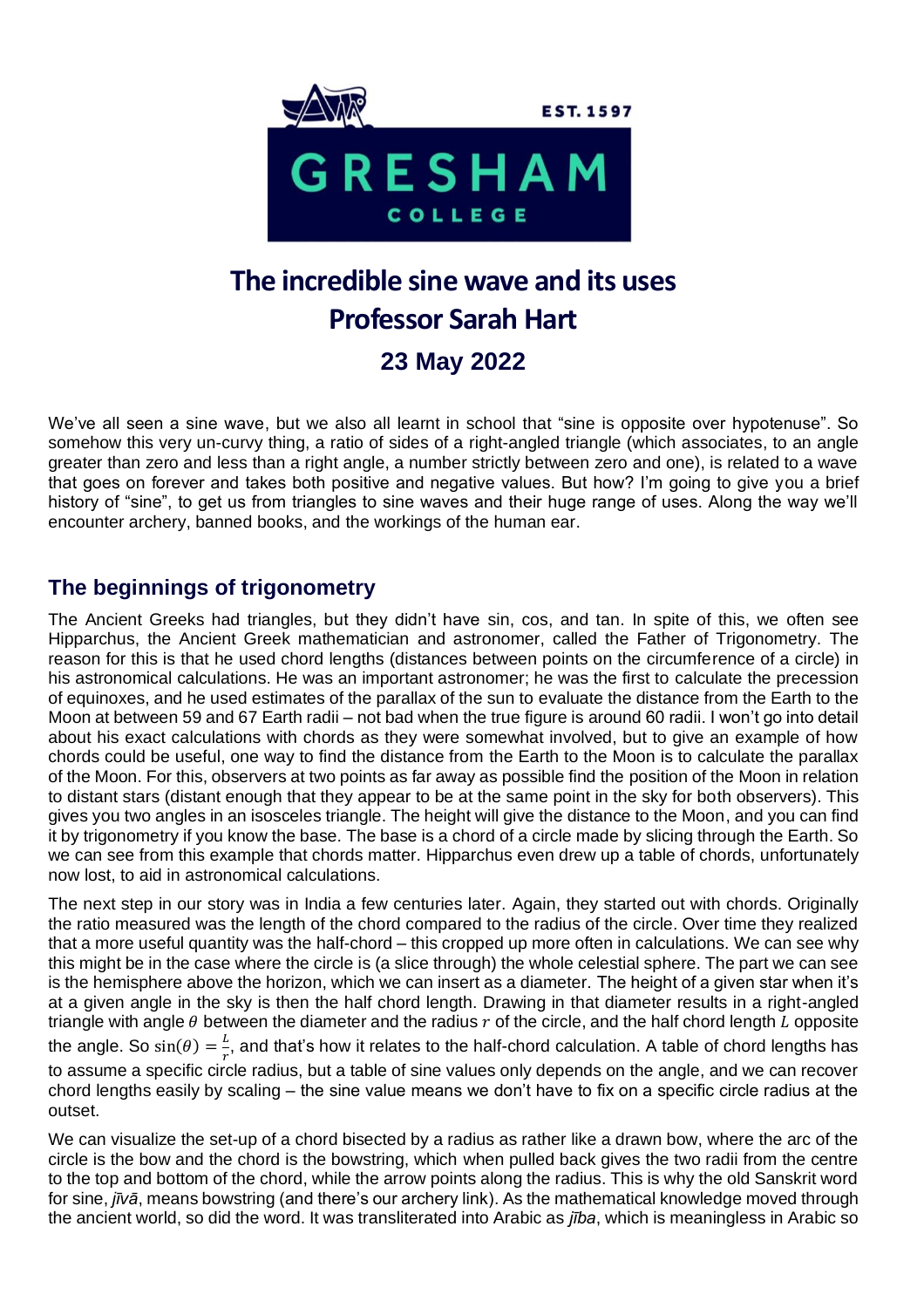was read as the more familiar word *jayb,* meaning cavity or pocket. This was then translated into Latin as *sinus* (the latin word for cavity), and *sinus* became our English *sine*. The final step, abbreviation from sine to just sin seems to have been done first by English mathematician William Oughtred in his 1632 book *Circles of Proportion and the Horizontal Instrument*. 1

This idea of half chord lengths also tells us how to think about the sines of angles that don't appear in rightangled triangles. In a unit circle (a circle of radius 1), we can imagine a radius at angle  $\theta$  to the horizontal; the point where the radius meets the circumference is at height sin  $\theta$  above the horizontal. This straightaway tells us that  $\sin 0 = 0$  and  $\sin 90^\circ = 1$ . Then the height starts decreasing until  $\sin 180^\circ = 0$ , at which point we move below the horizontal, so the height is negative, with  $\sin 270^\circ = -1$ , and back round until we complete the full circle. And by the way, the horizontal distance from the centre would be given by  $\cos \theta$ .

I've used degrees here, but these are a rather earth-centric unit for angles, based on the ancient observation that there are (about) 360 days in a year. A more mathematically meaningful way to measure angles is to think of how far round the circumference travelling a given angle takes you – this unit is called the *radian*. In a unit circle the whole circumference is length  $2\pi$ , so  $360^{\circ}$  equals  $2\pi$  radians. If you do this then given a particular angle, the angle itself tells you how far round the circumference you have travelled, sine of the angle tells you your current height above the centre, and the cosine of the angle tells you your horizontal distance from the centre. We can now create our graph of sine, by having a radius travel around the circle and plotting, for each angle x, the height  $\sin x$  above the horizontal of the end of the radius. We recover the familiar sine wave.

We've seen that the sine function is useful in astronomy, but that's just the start.

#### **Applications of trigonometry**

Right back to Hipparchus, mathematicians laboured to produce tables of, first chord values and later of the trigonometric functions we use today, for use in applications, of which there are many. Astronomy has always played a very important role in civilizations across the world, not least because of its importance in religious ceremonies. The picture shown in the lecture is a late 16<sup>th</sup> century depiction of astronomers at the Istanbul Observatory<sup>2</sup>. Navigation at sea also involved detailed calculations requiring trigonometry, for example a course calculation might involve a situation where you know two sides of a triangle (not usually right-angled) and the angle between them. Finding the required bearing means you need to know the remaining angles, and they can be found using a trigonometric identity called the cosine rule<sup>3</sup>. The ship on the slide is called the Peter Pomegranate<sup>4</sup>. It was built in 1510 for the navy of Henry VIII.

A final application is in surveying and map-making. To make accurate maps, you need to measure distances accurately. But this is difficult to do directly, given the existence of hard-to-traverse regions like mountains, rivers, and forests. Luckily, surveyors and mapmakers long ago hit on the brilliantly simple method of triangulation to determine distances very efficiently. It relies on the fact if you know one side of a triangle and any two angles, then the triangle is uniquely determined, and the remaining two side lengths can be determined using, guess what, our friend sine. To make your map, you find a place where the land is very flat, obstacle-free and easy to traverse, and you measure a base line *b* very accurately between two points. Your associate then travels to a third point a few miles off (but still visible), and you now measure two of the angles in the triangle you have created, using a theodolite (the third angle comes free because angles in a triangle sum to 180 $^{\circ}$ ). The Sine Rule of trigonometry says that  $\frac{a}{\sin(A)} = \frac{b}{\sin(A)}$  $\frac{b}{\sin(B)} = \frac{c}{\sin(B)}$ 



 $sin(C)$ (with the notation as in the diagram shown). Since we know  $b$ , we can now find the

remaining lengths  $a$  and  $c$ . Then you can move on and use these new known lengths as the bases of more triangles, gradually constructing a whole network of triangulation points across a large area.

These calculations are fine as long as our triangles stay very small compared to the radius of the Earth. But

<sup>&</sup>lt;sup>1</sup> Oughtred is also given credit for inventing the slide rule, in about 1622.

<sup>&</sup>lt;sup>2</sup> Public domain image: [https://commons.wikimedia.org/wiki/File:Taqi\\_al\\_din.jpg](https://commons.wikimedia.org/wiki/File:Taqi_al_din.jpg)

<sup>&</sup>lt;sup>3</sup> If sides a and b have angle  $\theta$  between them, and the unknown side is c, then  $c = \sqrt{a^2 + b^2 - 2ab\cos\theta}$ . Once all three sides are known the same rule can be redeployed to find the remaining angles.

<sup>&</sup>lt;sup>4</sup> [https://en.wikipedia.org/wiki/Peter\\_Pomegranate](https://en.wikipedia.org/wiki/Peter_Pomegranate)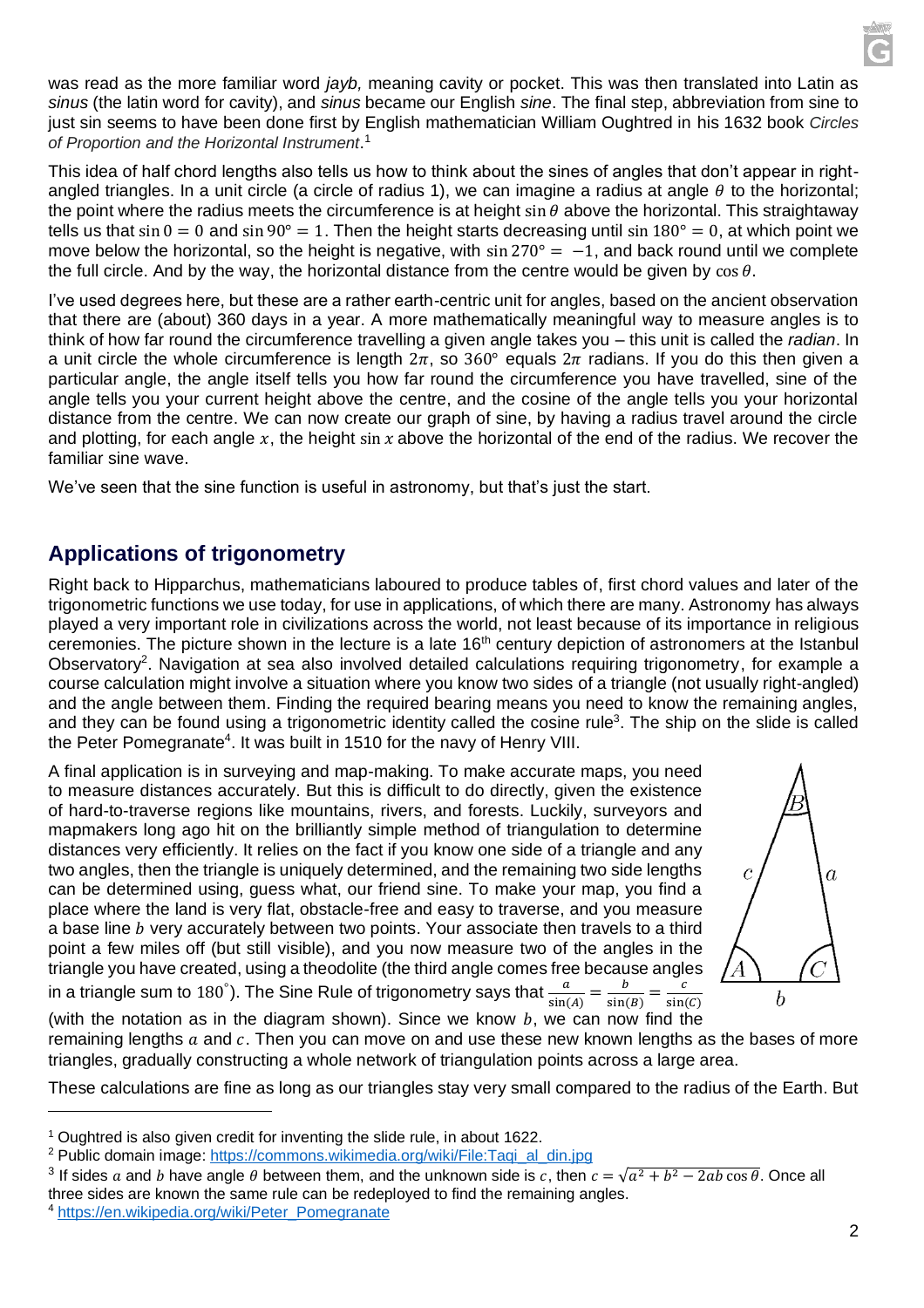during the Great Trigonometrical Survey of India, which began in 1802 and was finally completed in 1871, the triangles were so big that the curvature of the Earth had to be taken into account. In such cases, fortunately, a modified sine rule still holds.

We are very lucky nowadays to be able to travel to completely unfamiliar places and rely, much of the time, on our phones to tell us where we are. This is achieved by means of the Global Positioning System (GPS). It relies on the same basic triangulation ideas as early map-makers used. There is a network of satellites in Earth's orbit that send out signals. Your phone picks up the signals, and by measuring the time it receives them compared to the time they were sent, it can determine exactly how far you are from each satellite. For each satellite, that puts you on a sphere of a given radius. The intersection of these spheres pinpoints your location. The intersection of two spheres is a circle. Adding a third sphere reduces the possibilities to two points. With four satellites the position is specified uniquely. Of course, it's still useful to be able to read a map for the inevitable moment when you lose signal or your phone battery dies!

#### **Making a trigonometric table**

All of these applications means that it is vital to be able to find the sines and cosines of angles very accurately. For that reason, trigonometric tables became very important. Some of the earliest tables in Europe were produced by a mathematician and astronomer called Regiomontanus (1436-76). He wrote *De Triangulis Omnimodis,* which was the first book solely dealing with triangles and trigonometry. In it he said "You who wish to study great and wonderful things, who wonder about the movement of the stars, must read these theorems about triangles". He also produced an early book of trigonometric tables, probably intended for use in astrology, which was published posthumously in 1490. A few decades later came Georg Rheticus (1514- 1574). His tables, published in 1551, are a hugely impressive calculating feat, representing a division of the circle into tiny fractions of seconds of arc, and values given to high levels of precision. He wasn't using quite the standard trig functions that we use today, and surprisingly, the book was actually banned by the Catholic Church. It's probably not because of anything particularly salacious (or should I say *sin*ful), but because Rheticus's other claim to fame is being the sole pupil of Copernicus – he played a vital role in getting Copernicus's work published. Copernicus was, let's say, not absolutely approved of at the time. Much more extensive versions of Rheticus's tables were published later, and happily they weren't banned.

So how on earth were these tables produced? There were various ingenious techniques, and they relied on formulae that were developed precisely because of the need to create tables of sines, cosines and other trigonometric functions. For example, if you know the sine and cosine of an angle  $x$ , there are formulae to find the sine and cosine of  $\frac{1}{2}x$ . If you know the sine and cosine of angles  $a$  and  $b$ , there are formulae to find the sine and cosine of  $a + b$  and  $a - b$ . This allows you to make deductions from known triangles. For instance, you can use Pythagoras's Theorem to find the height of an equilateral triangle of side 1 (it's  $\frac{\sqrt{3}}{2}$ ). Therefore  $sin(60^\circ) = \frac{\sqrt{3}}{2}$  $\frac{\sqrt{3}}{2}$  and cos(60°) =  $\frac{1}{2}$  $\frac{1}{2}$ . Meanwhile the diagonal of a regular pentagon of side 1 has been known since the time of Euclid: it's the golden number  $\phi = \frac{1}{2}$  $\frac{1}{2}(\sqrt{5}+1)$ . You can then find the height (it's 1  $\frac{1}{2}\sqrt{5} + 2\sqrt{5}$ ), and that gives you the sine and cosine of 72°. Using the difference formulae we can then get  $\sin(12^{\circ})$ , and then we can use half-angle formulae to get  $\sin(6^{\circ})$  and  $\sin(3^{\circ})$ , and so on.

These tables were very useful in their own right, but before we move on I want to tell you about a calculating technology that made use of them as tools in a completely different way. Logarithms were first used in 1614, but in the quarter-century leading up to that, there was another method found and used to multiply large numbers. It used trigonometry to convert multiplication into addition and subtraction, and was called *prosthaphaeresis*. You take two large numbers, say 123 and 456. You scale by a suitable power of ten, in this case dividing by 1000, so that they become numbers between 0 and 1. Then you use your trig tables to find numbers x and y so that cos  $x = 0.123$  and cos  $y = 0.456$ , using as much precision as your tables allow. Now we use a formula for products of cosines:  $\cos x \cos y = \frac{1}{2}$  $\frac{1}{2}$ (cos(x + y) + cos(x – y)). We find x + y and  $x - y$ , and check the tables to find the cosines of these. Then add them up, halve the answer, and you've found  $0.123 \times 0.456$  (or as good an approximation as your tables allow). Scale back up, in this case multiplying by 1,000,000, and you get the answer to the original problem:  $123 \times 456 = 56,088$ . Ingenious!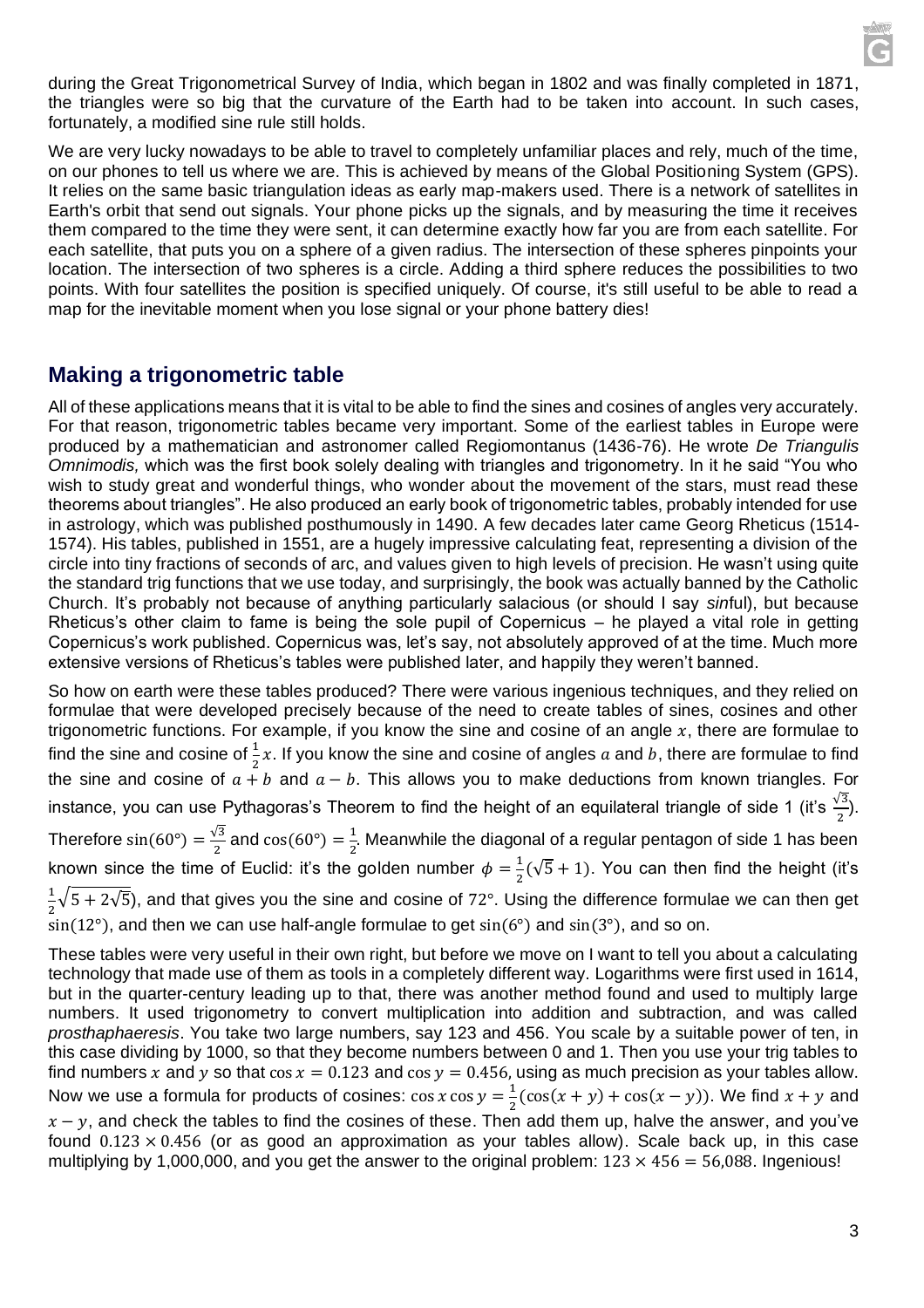

## **From sin(x) to sine wave**

We've seen the sine wave as a curve defined between 0 and  $2\pi$ . But there are many physical systems that involve repeating, periodic motion, that turn out to involve the sine function. Two examples are springs and pendulums, whose oscillating motions correspond to a repeating sine wave. The reason for this is that the sine function turns out to be the solution to equations modelling systems where there is a force acting towards an equilibrium position, and that force is proportional to the distance from that position. In a simple pendulum, there are two forces acting: gravity, and the tension in the swinging rod. That tension exactly balances out the component of gravity along the radius. The other component is acting along the circumference towards the lowest position of the bob: hanging vertically downwards. For small angles, to a good approximation, it is indeed proportional to the distance from that position. So we see a sine wave.<sup>5</sup>

The other example of springs has a Gresham connection, because it arises from Hooke's Law. Robert Hooke was my predecessor as Gresham Professor of Geometry. He first published his law in 1676 in the form of a Latin anagram of the law – this sort of thing was quite common in those times because it was a way to establish priority. Hooke's Law says "as the extension, so the force": in other words, if you hang a weight from a spring, there will be an equilibrium point where the gravitational force downwards will exactly match the tension in the spring pulling upwards. If that equilibrium is disturbed, then the restorative force is proportional to the distance away from the equilibrium point. So, again, the position of the spring as it oscillates around the equilibrium point will relate to  $sin(t)$  where t is the elapsed time.

There are many other waves occurring in science and nature. Water waves are complicated and difficult to analyse, because there are lots of forces acting (including gravity and wind, and for small waves surface tension also comes into play), but if the amplitude of the waves is small compared to their length, we do see a roughly sinusoidal shape. As the amplitude increases, the peaks become sharper and the shape closer to a curve called a trochoid.<sup>6</sup> There are many situations where we have a periodic (repeating) phenomenon that is not a sine curve. But it turns out that sine curves still have a part to play, because of a wonderful piece of mathematics discovered by Joseph Fourier.

#### **The amazing Fourier series**

Joseph Fourier (1768 – 1830) comes into our story exactly 200 years ago, in 1822, when he published a book, *Théorie analytique de la chaleur*, on the mathematics of heat flow. There is an equation called the heat equation governing the way heat passes through solid bodies, and in trying to solve this Fourier was working with sine waves. There are wavs you can modify the initial curve  $y = \sin x$ . (And all this goes for the cosine function too, because cos x is just sin 90  $-x$ , so the graphs are exactly the same, just shifted a little along the axis.) The graph  $y = 2 \sin x$ , for example, is just the original curve doubled in height – we can think of a circle of twice the radius – while the graph  $y = sin(2x)$  represents travelling twice as fast around the circle. You can also add sine waves together (as long as their periods are the same or have a common multiple), and the result will be a periodic function, potentially more complicated but still periodic. What Fourier showed was the incredible fact that essentially *any*<sup>7</sup> periodic function can be expressed as a sum of sine waves. Even better, there is a straightforward process to find exactly which sine waves are required to obtain the so-called Fourier Series for the function. We showed in the lecture that you can make a square wave from adding the sine waves  $sin(x) + \frac{1}{x}$  $\frac{1}{3}\sin(3x) + \frac{1}{5}$  $\frac{1}{5}$ sin(5x) + …. This is about as far from the sinuous sine curve as one can imagine for a periodic function. We also saw the sawtooth wave, which is obtained from the series  $sin(x) + \frac{1}{2}$  $\frac{1}{2}\sin(2x) + \frac{1}{3}$  $\frac{1}{3}$ sin(3x) + …, which is almost the converse of our initial question of how do we get sine waves from right-angled triangles. Now we've managed to get right-angled triangles from sine waves!

<sup>5</sup> The spring animation in the lecture is by Svjo, CC BY-SA 3.0. The pendulum animation is by Wikinana38, CC BY-SA 4.0, both via Wikimedia Commons.

<sup>&</sup>lt;sup>6</sup> For more on this, see<http://hyperphysics.phy-astr.gsu.edu/hbase/Waves/watwav2.html>

 $<sup>7</sup>$  For mathematicians watching – it's not quite "any". We can think of weird exceptions that don't work, on purpose to</sup> be difficult. For example, we could define a periodic function f by letting  $f(x) = \sin x$  when x is rational and  $f(x) = 0$ when  $x$  is irrational. There are necessary conditions for a Fourier series to exist, called the Dirichlet conditions, which specify what is required – things like being continuous at all but a finite number of points. Any "naturally occurring" periodic function is going to be fine.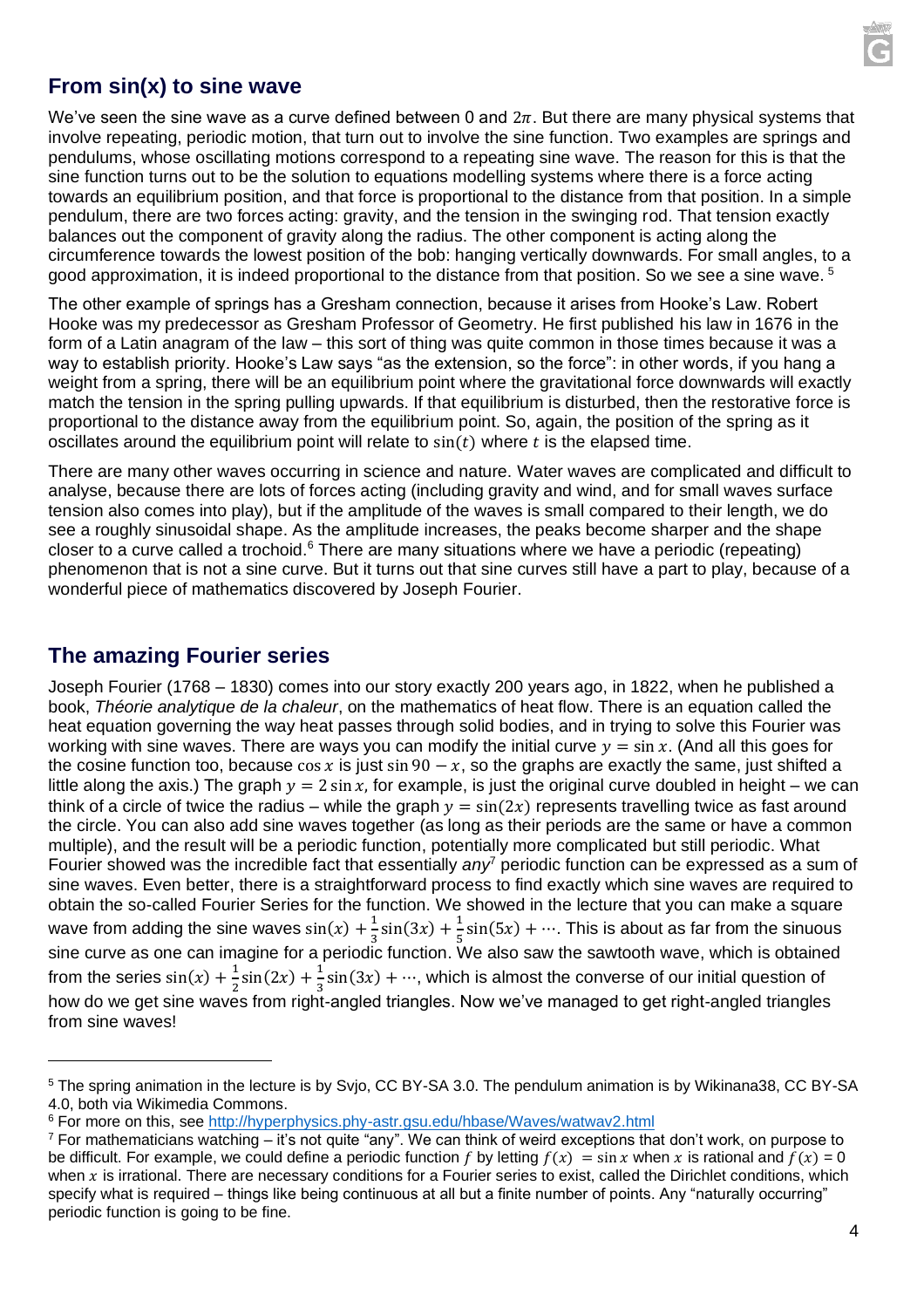

## **Sound and Music**

I want to finish up with looking in slightly more detail at a subject involving lots of sine waves: sound and music. It's been known for a long time that there is a connection between musical pitch and frequency. Pythagoras did experiments with a simple stringed instrument called a monochord, where he found that changing the length of strings can affect the pitch in a specific way, and that certain simple ratios of lengths sound particularly pleasing together. We talked about maths and music at length in some of my previous lectures, so I won't go into all the details now, but for example, if you halve the length of a string, the sound produced sounds very similar to the initial sound – we now know the frequency doubles, and the sounds we would say are an octave apart. Other pleasing ratios are 3:2 and 4:3. It was not clear why, though.

Many worked on the questions of frequency and harmony, including Galileo and Mersenne. One important name in the story is Joseph Saveur (1653-1716), who coined the term *acoustics*. He was fascinated by sound and did significant work in this area in spite of, or perhaps because of, his significant hearing impairment. He carried out detailed and very accurate experiments on frequencies, including what one account called "the nodes of undulating strings". He noticed that depending on how you pluck the string initially, you can get places along the string where the string is almost still – he actually put little pieces of paper on the strings to test this. These places were always equally spaced along the string, so you might get the midpoint, or the points one-third and two-thirds of the way along the string, and so on. It was a mystery as to why this might be, until the French mathematician Jean-le-Rond D'Alembert (1717-1783) came along, and found a method to solve the equation governing motion of vibrating strings.

If you take a string fixed at both ends, like a violin string, and disturb it at time  $t = 0$ , then the vertical displacement y at a point x along the string depends in a very specific way on both x and t. The relationship is given by the so-called *wave equation*, and D'Alembert found a way to solve it. He showed that any solution to the equation is the sum of two waves moving in opposite directions along the string. When wave A gets to one end of the string, because the end cannot move, it must be precisely cancelled out by an inverted wave B travelling in the opposite direction. The whole thing happens again at the other end of the string, and wave B is reflected to produce wave A again. This means that the solution as a whole must be periodic with period 2l, where  $l$  is the length of the string.

Thanks to Fourier, we can then deduce that every solution is a sum of sine waves with period 2l (or more accurately a whole number of their periods must equal 2). So Saveur's bits of paper were exactly showing the zeroes of the different possible sine waves. The different possibilities correspond to frequencies  $f$ , say, for the longest possible sine wave, and then  $2f$ ,  $3f$ , and so on. Different instruments have different combinations of these waves – the fundamental frequency is the largest, and there are different proportions of the multiples, or harmonics. The fact that any note played has multiples of its fundamental frequency hidden within it means that a note whose basic frequency is 2f or  $\frac{3}{5}$  $\frac{3}{2}$ f, for example, will share many of the same harmonics, and that's one reason why these combinations sound pleasing together.

Synthesisers can use Fourier analysis to break down the sound made by different instruments into their component sine waves, and then reproduce those sounds by putting them back together.

We end with a brief discussion of how the ear processes sound. After Fourier discovered that any periodic function can be broken up into constituent sine waves, Georg Ohm (1787-1854) proposed that the ear itself breaks down notes into their component pure tones – this is known as Ohm's acoustic law. Then Hermann von Helmholtz (1821-1894) built on this, giving a description of how the brain determines the frequencies of sine waves, which is known as the *place theory* of perception of pitch. To cut a long story very short, in the cochlea of the inner ear, shown in the diagram<sup>8</sup>, there are two parts divided by the *basilar membrane*, which narrows at one end, and has tiny hairs on it. As sound enters the ear, it causes the fluid in the cochlea



to vibrate and the basilar membrane to move up and down. As the membrane narrows, each individual frequency will reach a point where the space is too small for a wave of that frequency to be sustained. At that point the membrane must absorb this motion, which causes the hairs there to move more, triggering

<sup>&</sup>lt;sup>8</sup> The diagram is from the 1918 edition of Gray's anatomy, which is in the public domain.